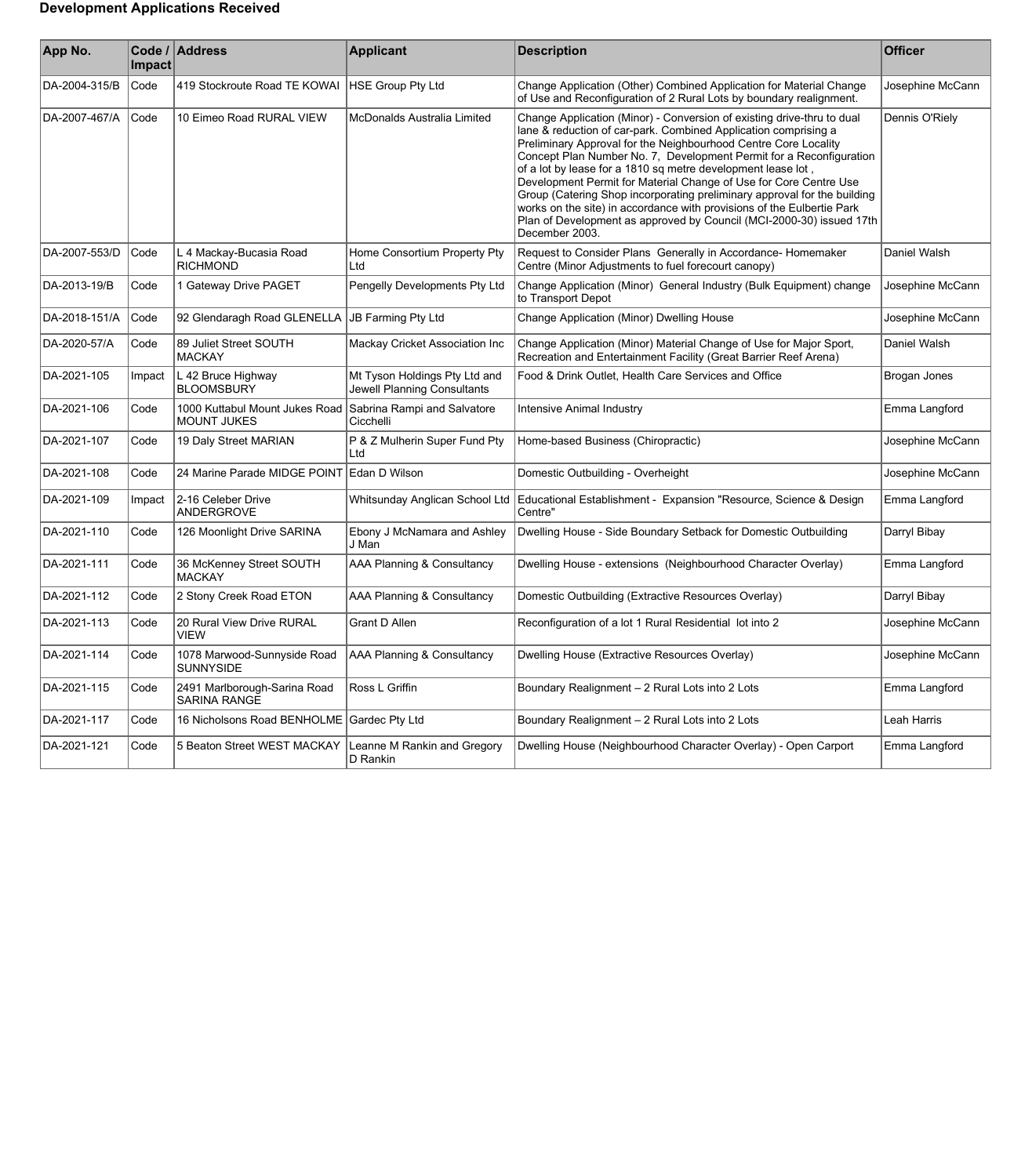| <b>App No</b> | Code /<br><b>Impact</b> | <b>Address</b>                                       | <b>Applicant</b>                                                       | <b>Description</b>                                                                                                                                                            | <b>Officer</b>      |
|---------------|-------------------------|------------------------------------------------------|------------------------------------------------------------------------|-------------------------------------------------------------------------------------------------------------------------------------------------------------------------------|---------------------|
| DA-2009-462/E | Code                    | 100 Hodges Road SHOAL POINT                          | Point Bay Developments<br>Pty Ltd                                      | Extension to Currency Period - Reconfiguration of a Lot - 1<br>Lot into 312 Lots comprising 302 Residential Lots Plus 9<br>Park/Open Space/Conservation Lots Plus Balance Lot | Brogan Jones        |
| DA-2020-210   | Code                    | L 920 Boveys Road RICHMOND                           | <b>Richmond Hills Estate</b><br>Pty Ltd                                | Reconfiguration of 1 Lot into 106 Residential Lots, 2 Park<br>Lots & Balance Lot - Richmond Hills Stages 8 - 13                                                               | Dennis O'Riely      |
| DA-2021-102   | Code                    | 585 Farleigh-Habana Road<br><b>HABANA</b>            | WHF Group Pty Ltd                                                      | 1 Rural Lot into 2 Lots                                                                                                                                                       | Brogan Jones        |
| DA-2021-106   | Code                    | 1000 Kuttabul Mount Jukes Road<br><b>MOUNT JUKES</b> | Sabrina Rampi and<br>Salvatore Cicchelli                               | Intensive Animal Industry                                                                                                                                                     | Emma Langford       |
| DA-2021-108   | Code                    | 24 Marine Parade MIDGE POINT                         | Edan D Wilson                                                          | Domestic Outbuilding - Overheight                                                                                                                                             | Josephine<br>McCann |
| DA-2021-111   | Code                    | 36 McKenney Street SOUTH<br><b>MACKAY</b>            | AAA Planning &<br>Consultancy                                          | Dwelling House - extensions (Neighbourhood Character<br>Overlay)                                                                                                              | Emma Langford       |
| DA-2021-112   | Code                    | 2 Stony Creek Road ETON                              | AAA Planning &<br>Consultancy                                          | Domestic Outbuilding (Extractive Resources Overlay)                                                                                                                           | Darryl Bibay        |
| DA-2021-114   | Code                    | 1078 Marwood-Sunnyside Road<br><b>SUNNYSIDE</b>      | AAA Planning &<br>Consultancy                                          | Dwelling House (Extractive Resources Overlay)                                                                                                                                 | Josephine<br>McCann |
| DA-2021-47    | Impact                  | L 2 Victoria Plains Road VICTORIA<br><b>PLAINS</b>   | SJ & MJ Clark Super Pty<br>Ltd                                         | Crematorium (Pet Crematorium)                                                                                                                                                 | Brogan Jones        |
| DA-2021-59    | Impact                  | 86 Holts Road RICHMOND                               | Home Investment<br>Consortium Company<br>Pty Ltd                       | Material Change of Use - Food and drink outlet                                                                                                                                | Daniel Walsh        |
| DA-2021-79    | Code                    | 106 Sydney Street MACKAY                             | <b>KPOB Pty Ltd</b>                                                    | Material Change of Use - Office                                                                                                                                               | Dennis O'Riely      |
| DA-2021-91    | Code                    | 24450 Peak Downs Highway<br><b>VICTORIA PLAINS</b>   | <b>Strathdee Properties Pty</b><br>ht I                                | Reconfiguration of a Lot - 3 Rural Lots into 6 Rural Lots                                                                                                                     | Darryl Bibay        |
| DA-2021-94    | Code                    | 21-25 Enterprise Street PAGET                        | Sentinel Growth Fund<br>Pty Ltd and Sentinel<br>Property Group Pty Ltd | Medium Impact industry                                                                                                                                                        | Darryl Bibay        |
| DA-2021-95    | Code                    | L 2 Peak Downs Highway<br><b>WALKERSTON</b>          | P.F & P.M Young                                                        | Boundary Realignment - 3 Rural Lots into 3 Lots                                                                                                                               | Darryl Bibay        |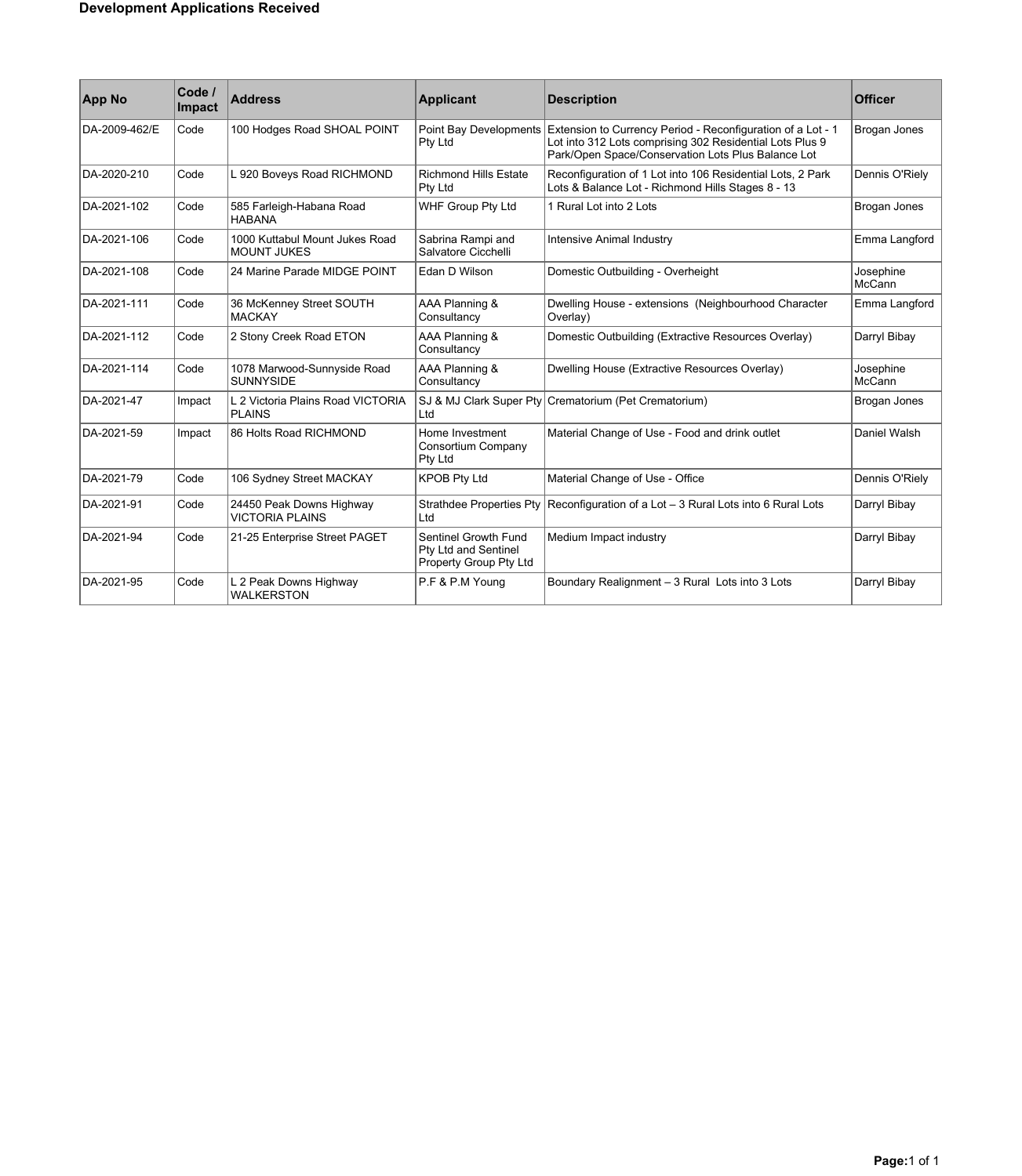| <b>App No</b>                         | Code /<br>Impact | Address                                               | <b>Applicant</b>                                                      | <b>Description</b>                                                                                                                                                                                                                                                                          | <b>Officer</b>      |
|---------------------------------------|------------------|-------------------------------------------------------|-----------------------------------------------------------------------|---------------------------------------------------------------------------------------------------------------------------------------------------------------------------------------------------------------------------------------------------------------------------------------------|---------------------|
| <b>Approved Subject to Conditions</b> |                  |                                                       |                                                                       |                                                                                                                                                                                                                                                                                             |                     |
| DA-2010-193/A                         | Code             | 41-45 Oak Street ANDERGROVE                           | <b>Woolworths Group</b><br>Limited                                    | Change Application (Minor) - (Replacing Taxi Pickup Park with<br>Supermarket Pickup Park) - Extensions to Existing Shopping<br>Centre                                                                                                                                                       | Daniel Walsh        |
| DA-2015-107/A                         | Code             | 12-38 Cooks Lane BAKERS<br>CREEK                      | Southlink Industrial<br>Pty Ltd                                       | Change Application (Minor)From: Reconfiguration of a Lot - 1<br>Rural Lot into 9 LotsTo: Reconfiguration of a Lot - 1 Lot into 10<br>Lots                                                                                                                                                   | Brogan Jones        |
| DA-2015-150/A                         | Code             | 48-52 Carlyle Street MACKAY                           | Geocal Education<br>Pty Ltd                                           | Request to Extend Currency Period (4 years) Child Care Centre                                                                                                                                                                                                                               | Josephine<br>McCann |
| DA-2017-105/A                         | Code             | 1A Beaconsfield Road<br><b>BEACONSFIELD</b>           | RSL Care RDNS<br>Limited                                              | Change Application (Minor) Residential Care Facility (72 Rooms)                                                                                                                                                                                                                             | Daniel Walsh        |
| DA-2019-155/A                         | Code             | 2-4 Empire Street PAGET                               | Sha Premier<br><b>Constructions Pty</b><br>Ltd                        | Change Application (Minor) Service Station                                                                                                                                                                                                                                                  | Emma Langford       |
| DA-2020-151/A                         | Code             | 129-133 Diesel Drive PAGET                            | DC Bright Pty Ltd                                                     | Change Application (Minor) Material Change of Use - Medium<br>Impact Industry                                                                                                                                                                                                               | Emma Langford       |
| DA-2020-188/A                         |                  | Impact   14-18 Boundary Road PAGET                    | <b>Bruce Drysdale</b>                                                 | Change Application (Minor) Combined Application - Reconfiguring<br>a Lot (1 Special Purpose Lot into 3 lots & Access Easement) ) and<br>Material Change of Use for an 'Agricultural Supplies Store' on the<br>proposed new lot (on the balance of the site adjacent to the DGH<br>premises) | Leah Harris         |
| DA-2021-18                            | Code             | 1056 Marian-Eton Road NORTH<br><b>ETON</b>            | N & JJ Blackburn<br>Pty Ltd                                           | Boundary Realignment - 2 Lots into 2 Lots                                                                                                                                                                                                                                                   | Darryl Bibay        |
| DA-2021-29                            | Code             | 54 Sants Road HABANA                                  | Sharon R Gravino<br>and John A Gravino<br>and Est Late Angelo<br>Sant | Reconfiguration of a Lot - 1 Rural Lot into 2 Lots                                                                                                                                                                                                                                          | Josephine<br>McCann |
| DA-2021-46                            | Code             | 1576 Sarina Homebush Road<br><b>SUNNYSIDE</b>         | <b>Rural Fire Services</b>                                            | Emergency Services - Rural Fire Brigade Shed                                                                                                                                                                                                                                                | Darryl Bibay        |
| DA-2021-51                            | Code             | 37-43 Arana Drive RURAL VIEW                          | <b>Hickey Oatley</b><br>Planning &<br>Development                     | Combined Material Change of Use - Food and Drink Outlet,<br>Indoor Sport and Recreation and Low Impact Industry and<br>Reconfiguration of 1 Lot in to 2 Lots and an Access Easement                                                                                                         | Dennis O'Riely      |
| DA-2021-61                            | Code             | L 2 Mapalo Road THE LEAP                              | Phillip M Vella and<br>Leonie T Vella                                 | Reconfiguration of a Lot - 3 Lots into 3 Lots                                                                                                                                                                                                                                               | Leah Harris         |
| DA-2021-64                            | Code             | 2 Jackman Court<br><b>BEACONSFIELD</b>                | <b>Cclp Consulting Pty</b><br>Ltd                                     | Child Care Centre                                                                                                                                                                                                                                                                           | Emma Langford       |
| DA-2021-67                            | Code             | 96 George Street MACKAY                               | AAA Planning &<br>Consultancy                                         | Material Change of Use - Dwelling House (Patio within<br>Neighbourhood Character overlay and within acceptable frontage<br>setback)                                                                                                                                                         | Josephine<br>McCann |
| DA-2021-69                            | Code             | 507 Sugarshed Road ERAKALA                            | <b>AAA Building</b><br>Consultants                                    | Dwelling House - Boundary Setback for Domestic Outbuilding                                                                                                                                                                                                                                  | Darryl Bibay        |
| DA-2021-70                            | Code             | 12 Tamarind Terrace ALLIGATOR AAA Planning &<br>CREEK | Consultancy                                                           | Domestic Outbuilding - Side Boundary Setback                                                                                                                                                                                                                                                | Emma Langford       |
| DA-2021-73                            | Code             | 21 Christensens Road<br><b>BALBERRA</b>               | Christopher G<br>Andreasen                                            | Reconfiguration of a Lot - 2 Rural Lots into 2 Lots                                                                                                                                                                                                                                         | Daniel Walsh        |
| DA-2021-74                            | Code             | 157-163 Archibald Street PAGET                        | <b>Bayswater Holdings</b><br>Pty Ltd                                  | Material Change of Use - Medium Impact Industry, Warehouse &<br><b>Hardware and Trade Supplies</b>                                                                                                                                                                                          | Emma Langford       |
| DA-2021-76                            | Code             | 4 Le Couteur Road YALBOROO                            | Malcolm F Pratt                                                       | 2 Rural Lots into 2 Rural Lots                                                                                                                                                                                                                                                              | Darryl Bibay        |
| DA-2021-78                            | Code             | L 1 Dawlish Road SARINA                               | Luke J Gravino                                                        | Reconfiguration of a Lot - Tradeable Development Rights Style<br>Boundary Realignment - 3 Rural Lots into 3 Lots                                                                                                                                                                            | Daniel Walsh        |
| DA-2021-90                            | Code             | 30 Summerhill Rise HABANA                             | AAA Planning &<br>Consultancy                                         | Dwelling House - Domestic Outbuilding (Boundary Setback)                                                                                                                                                                                                                                    | Darryl Bibay        |
| DA-2021-96                            | Code             | 26A Rural View Drive RURAL<br>VIEW                    | Nicole M Cullen                                                       | Dwelling house (Domestic Outbuilding) > 200M2                                                                                                                                                                                                                                               | Leah Harris         |
| DA-2021-98                            | Code             | 412 Kinchant Dam Road<br>KINCHANT DAM                 | Thomas Deguara                                                        | Access Easement                                                                                                                                                                                                                                                                             | Brogan Jones        |
| DA-2021-99                            | Code             | 20 Michael Mifsud Drive<br><b>ALLIGATOR CREEK</b>     | AAA Planning &<br>Consultancy                                         | Dwelling House (Domestic Outbuilding) >200M2                                                                                                                                                                                                                                                | Leah Harris         |